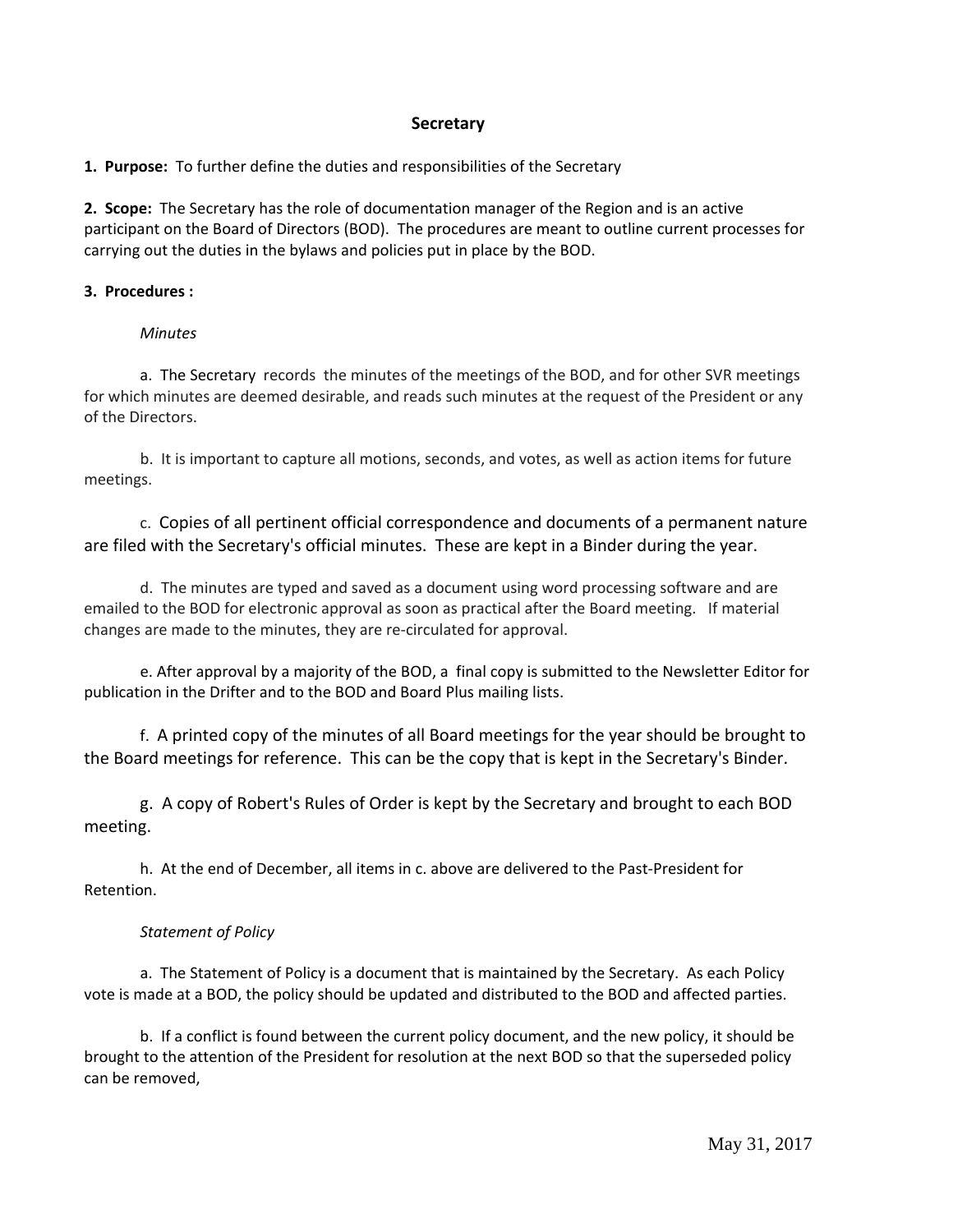c. Procedures affected by the policy vote should be updated within 30 days by the responsible Board Member or Chair. A follow‐up should be made to ensure that this has happened so that the revised procedures are available.

d. Procedures should be distributed as appropriate and posted on the SVR website.

### *Bylaws*

a. An annual review of the bylaws should be made by the Secretary to determine if it is necessary to convene a committee to revise the bylaws. Any revisions need to be done to enable them to be included in the annual election cycle.

b. Review any updates to the PCA Regional Procedures Manual to see if there are any conflicts with the bylaws, policy or procedures.

c. Convene a committee as appropriate to do revisions.

### *Elections*

a. The Past President chairs the Nominating Committee and provides the official slate of candidates to the Secretary after the October Nominating Dinner Meeting.

b. Prepare and distribute election ballots to eligible region members via the U.S. mail or by using electronic means unless the Secretary is running for office in which case another member of either the BOD or at large will handle all tasks associated with the Secretary's responsibility for elections.

c.. Receive and count all ballot results and retain them for inspection for a period of thirty (30) days after the results are announced. Inform the BOD by email of the results. Results are announced at the Holiday Party in December by the President. The results are sent to the Drifter Editor and the Webmaster for publication after the December party.

d. The Secretary shall maintain a current record of the names and positions of newly elected Officers. When committee members and chairs are appointed, the Secretary will keep the official record and notify the Drifter Editor and Webmaster of same.

### *Records Retention*

a. All official correspondence should be routed through the President to the Secretary. On occasion the Secretary may be called upon to prepare correspondence.

b. The Secretary has custody of the backup key to the PO Box. The Secretary maintains a listing of the location of all physical assets including but not limited to the backup P. O. Box key, and physical storage, insurance, the pink slip and registration of the Trailer. It is the responsibility of the holder of the asset to inform the Secretary of any changes.